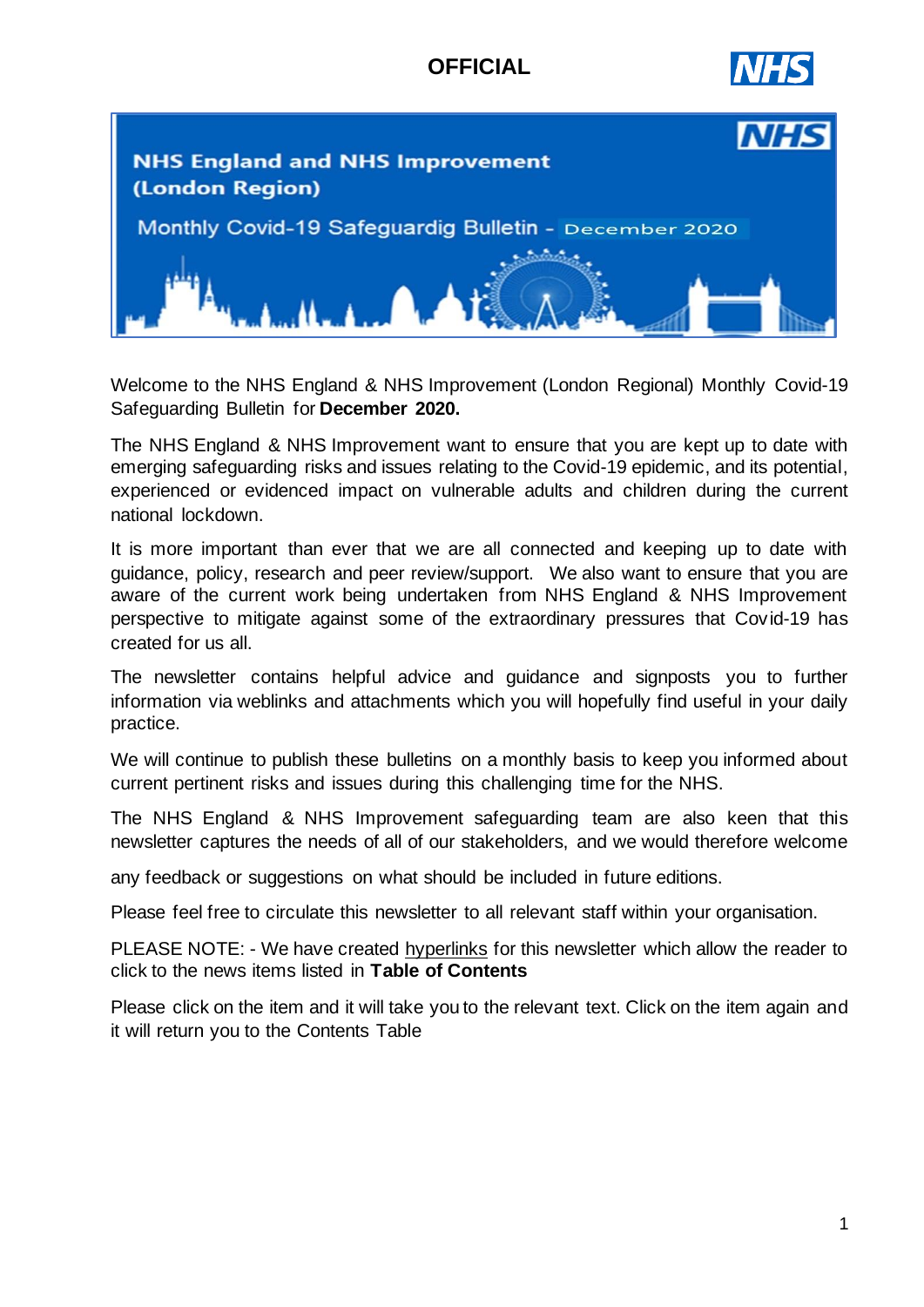# **OFFICIAL**



**Please click on the item and it will take you to the relevant text. Click on the item again and it will return you to the Contents Table**

# **Table of Contents**

### <span id="page-1-0"></span>**Children:**

- **1. [Something's Not Right 'campaign launch](#page-2-0)**
- <span id="page-1-1"></span>**2. Online safety- [Freedom of Information: Online sexual offences](#page-2-1)**
- <span id="page-1-2"></span>**3. [Coronavirus: impact on children and young people](#page-2-2) (UNICEF)**
- <span id="page-1-4"></span><span id="page-1-3"></span>**4. [Baby Steps programme: podcasts](#page-2-3)**
- **5. [What Works for Children's Social Care podcast](#page-3-0)**:
- **6. [Ofsted's Chief Inspector flags concerns regarding under 1s](#page-3-1)**.
- <span id="page-1-5"></span>**7. [OFSTED report on Developmental delay with children](#page-3-2).**
- <span id="page-1-6"></span>**8. [Health Visiting and School Nursing Health](#page-3-3) Visiting and School Nursing during and [beyond COVID19](#page-3-3)**

#### **Adults**

- <span id="page-1-7"></span>**9. RCGP Impact [of Covid on safeguarding](#page-4-0) webinar:**
- **10. [Domestic Abuse under Covid-19 with Anthony Melnikoff](#page-4-1)**
- <span id="page-1-8"></span>**11. [New Govt Guidance: MCA and DoLS](#page-4-2)**
- <span id="page-1-9"></span>*12. [SCIE Mental Capacity Act Resources Directory](#page-5-0)*

#### <span id="page-1-10"></span>**All Safeguarding**

- **13.[Build Back Fairer: The COVID-19 Marmot Review published](#page-5-1)**
- <span id="page-1-12"></span><span id="page-1-11"></span>**14.[Cyber Safety at Work](#page-5-2)**
- **15.[NCISH Suicide in England since the COVID-19 pandemic](#page-6-0)**
- <span id="page-1-13"></span>**16. [Govt Advice on training Covid-19 vaccinators](#page-6-1)**
- **17. [Rapid Response Guidance Note Vaccination and Mental Capacity](#page-6-2)**
- <span id="page-1-14"></span>**18. '***[Corona Be](#page-6-3)***e' Game**
- <span id="page-1-15"></span>**19. #CovidSafeguarding- Christmas comms and resources**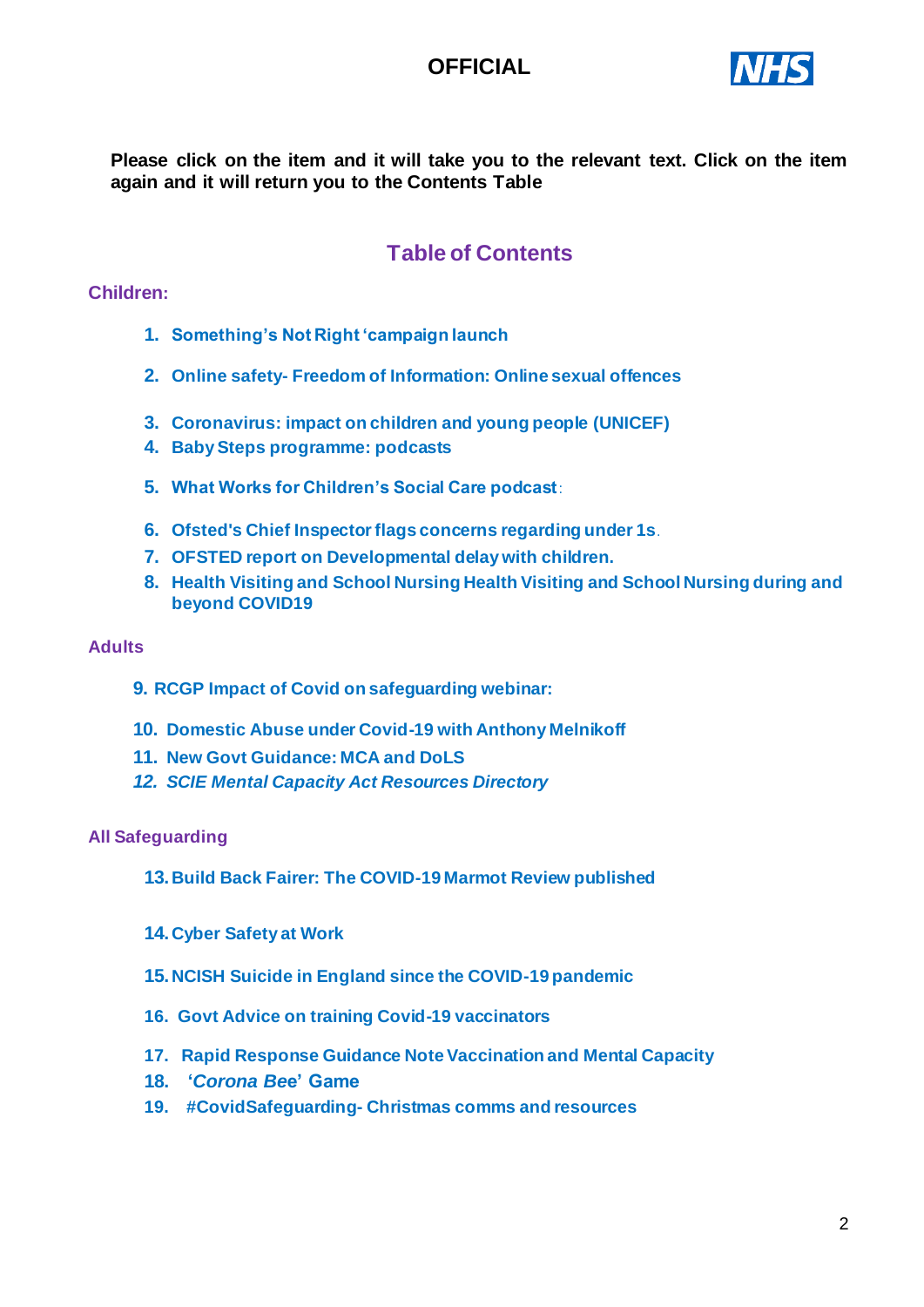

# **Children:**

## <span id="page-2-0"></span>**1. [Something's Not Right 'campaign](#page-1-0)  [launch](#page-1-0)**

The Home Office launched a new campaign, *['Something's Not Right'](https://scanmail.trustwave.com/?c=11436&d=k6ay3xuIUi-71e07Teg0Sqoiw2IiJHFkyDkS8FsiNA&u=https%3a%2f%2fresponse%2esmartcdn%2eco%2euk%2fhomeofficeR4%2fmailresponse%2easp%3ftid%3d21944%26em%3d19364269%26turl%3dhttps%3a%2f%2fwww%2echildline%2eorg%2euk%2fsomethings-not-right),* on Tuesday 17th November to help secondary school children in England who suffered a range of harms, such as sexual and physical abuse, during lockdown.

With schools re-opened and safeguarding channels restored, the campaign aims to build awareness of the support services available to victims and encourage disclosure of abuse to a trusted adult.

The campaign has been developed in close collaboration with the NS PCC, Barnardo's, The Children's Society, Internet Watch Foundation and Marie Collins Foundation.

Anything you could do to promote the campaign, such as sharing campaign assets on your social media accounts, adding campaign banners to your websites, or forwarding on details to front-line colleagues, would be hugely appreciated and help us reach the children that need support

More information on the insight and research used to develop the campaign brand and messaging can be found in the supporters' pack are attached [here](https://www.childline.org.uk/somethings-not-right)

## <span id="page-2-1"></span>**2**. **Online safety- [Freedom of Information:](#page-1-1) [Online sexual offences:](#page-1-1)**

The NSPCC has released findings from Freedom of Information Act (FOIA) responses from 38 police forces in England and Wales which shows that 1,220 offences of sexual communication with a child were recorded in the first 3 months of lockdown.

Figures show that, where the platform was recorded, Instagram was used in 37% of cases while Facebook-owned apps (*Instagram, Facebook* and

*WhatsApp*) were used in 51% of cases and Snapchat was used in 20% of cases.

#### **Read the news story:** [here](https://www.nspcc.org.uk/about-us/news-opinion/2020/instagram-grooming-crimes-children-lockdown/?utm_source=Adestra&utm_medium=email&utm_content=Instagram%20most%20recorded%20platform%20used%20in%20child%20grooming%20crimes%20during%20lockdown&utm_campaign=20201123_KIS_CASPAR_November23)

**See also on NSPCC Learning** [Online safety training](http://email.nspcc.org.uk/c/19B4oTUFjLJkHWjZIKKDJxlXOY)

## <span id="page-2-2"></span>**3. [Coronavirus: impact on children](#page-1-2)  [and young people-UNICEF](#page-1-2) review:**

UNICEF has published a review of literature on the societal impacts of the coronavirus pandemic to understand the potential and actual societal effects on children and young people and identifying viable evidencebased solutions are critical pathways to inform timely policy and programmatic responses. The report also examines evidence from prior epidemics to find insights to inform the current COVID-19 crisis.

### **Read the press release:** [here](https://www.unicef-irc.org/publications/1149-beyond-masks-societal-impacts-of-covid-19-and-accelerated-solutions-for-children-and-adolescents.html) **Read the report:** [here](https://www.unicef-irc.org/publications/1149-beyond-masks-societal-impacts-of-covid-19-and-accelerated-solutions-for-children-and-adolescents.html)

### <span id="page-2-3"></span>**4. 'Baby Steps' [programme: podcasts](#page-1-3)**

The NSPCC has released two podcasts on the 'Baby Steps' perinatal educational programme, designed to help prepare people for becoming parents. Baby Steps has been adapted and delivered virtually since March 2020 and the podcasts discuss: how the NSPCC and external partners have delivered services during the pandemic; and the research and evaluation carried out to gather insight about how the programme has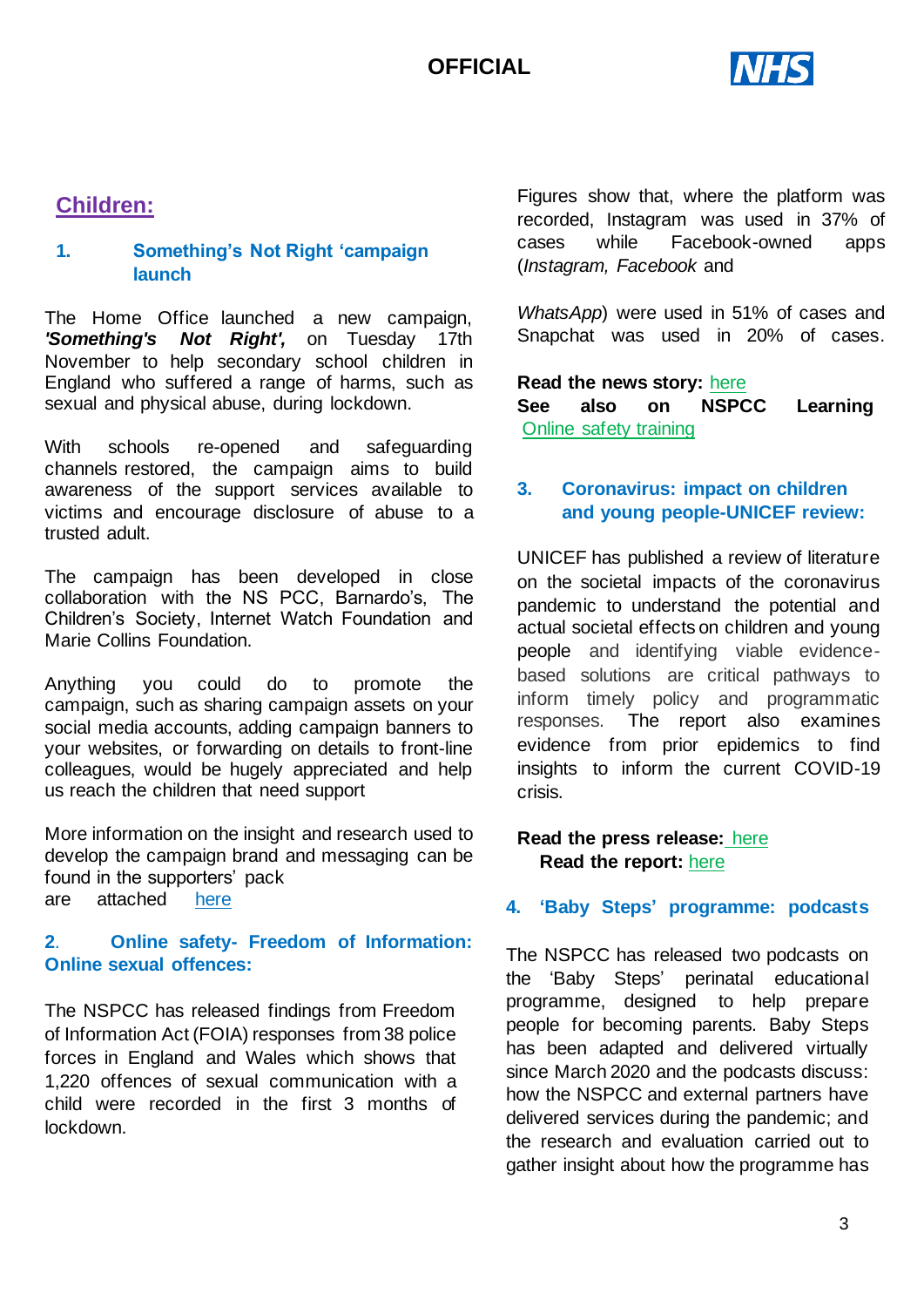

been run since lockdown began.

**Listen to the podcasts: click** [here](https://learning.nspcc.org.uk/news/2020/november/podcast-perinatal-education-during-covid-19-baby-steps)

## **See also on NSPCC Learning**

[Safeguarding children and child protection](http://email.nspcc.org.uk/c/19B4TkUvOHGlXwKoerLptFMywf)

## <span id="page-3-0"></span>**5. [What Works for Children's Social](#page-1-4)  [Care podcast?](#page-1-4)**

The What Works for Children's Social Care podcast brings you the latest on evidence-based practice to improve outcomes for children, young people and families.

As part of their evidence-based practice approach to improve outcomes for children, young people and families. they have released a podcast discussing the future of children's services under the coronavirus pandemic.

<span id="page-3-1"></span>**Listen to the podcast "***The future of children's services under Covid*" [here](https://anchor.fm/what-works-for-childrens-social-care/episodes/The-Future-of-Childrens-Services-Under-Covid--Jenny-Cole---President-of-the-Association-of-Directors-of-Childrens-Services-eme0aq)

## **6. [Ofsted's Chief Inspector flags concerns](#page-1-5)  [regarding under 1s:](#page-1-5)**

Ofsted's Chief Inspector Amanda Spielman gave a speech at the online National Children and Adult Services (NCAS) Conference flagging concerns for children under 1

Every week, OfSted are seeing notifications from local authorities about babies that have died or been seriously harmed through abuse or neglect.

The figures are stark. Between April and October, Ofsted saw over 300 serious incident notifications. A significant proportion of these – almost 40% – were about babies, over a fifth more than in the same period as last year. And tragically, over half of these cases – that's 64 children – suffered non-accidental injuries. And sadly, 8 died as a result.

Amanda's full speech published on 6.11.2020 can be found [here](https://www.gov.uk/government/speeches/amanda-spielman-at-ncasc-2020)

## <span id="page-3-2"></span>**7. [OFSTED report Developmental](#page-1-5)  [delay with children](#page-1-5)**:

Ofsted has today published its second report in a [series looking at the effects of the Covid-](https://www.gov.uk/government/collections/ofsted-covid-19-series)[19 pandemic across the sectors it inspects](https://www.gov.uk/government/collections/ofsted-covid-19-series)  [and regulates,](https://www.gov.uk/government/collections/ofsted-covid-19-series) from early years and children's social care, through to post 16 education. into the impact of the pandemic on children who were hardest hit by school closures

The report finds that some children of all ages and backgrounds, have lost some basic skills and learning as a result of school closures and restrictions on movement highlighting concerns of developmental delay with children during the pandemic Concerns include:

- Younger children have lapsed back into nappies
- Increases in eating disorders
- Abuse going undetected
- Children of all ages losing of basic skills.
- Older children have lost stamina in their reading and writing, some have lost physical fitness, others show signs of mental distress

Here is the [link:](https://www.gov.uk/government/news/ofsted-children-hardest-hit-by-covid-19-pandemic-are-regressing-in-basic-skills-and-learning) to the report.

## <span id="page-3-3"></span>**8. [Health Visiting and School Nursing](#page-1-6) [during and beyond COVID19:](#page-1-6)**

In partnership with the **Local Government Association**, the **School and Public Health Nurses Association** [www.saphna.co](http://www.saphna.co/) and the Institute of Health Visiting [www.iHV.org,](http://www.ihv.org/) have produced case studies to demonstrate excellence in practice of Health Visiting and School Nursing during and beyond Covid-19, protecting, preventing, promoting and supporting our children, young people and families. Please see [link](https://www.local.gov.uk/healthy-child-programme-during-covid-19)

Contact [sharon@saphna.co](mailto:sharon@saphna.co)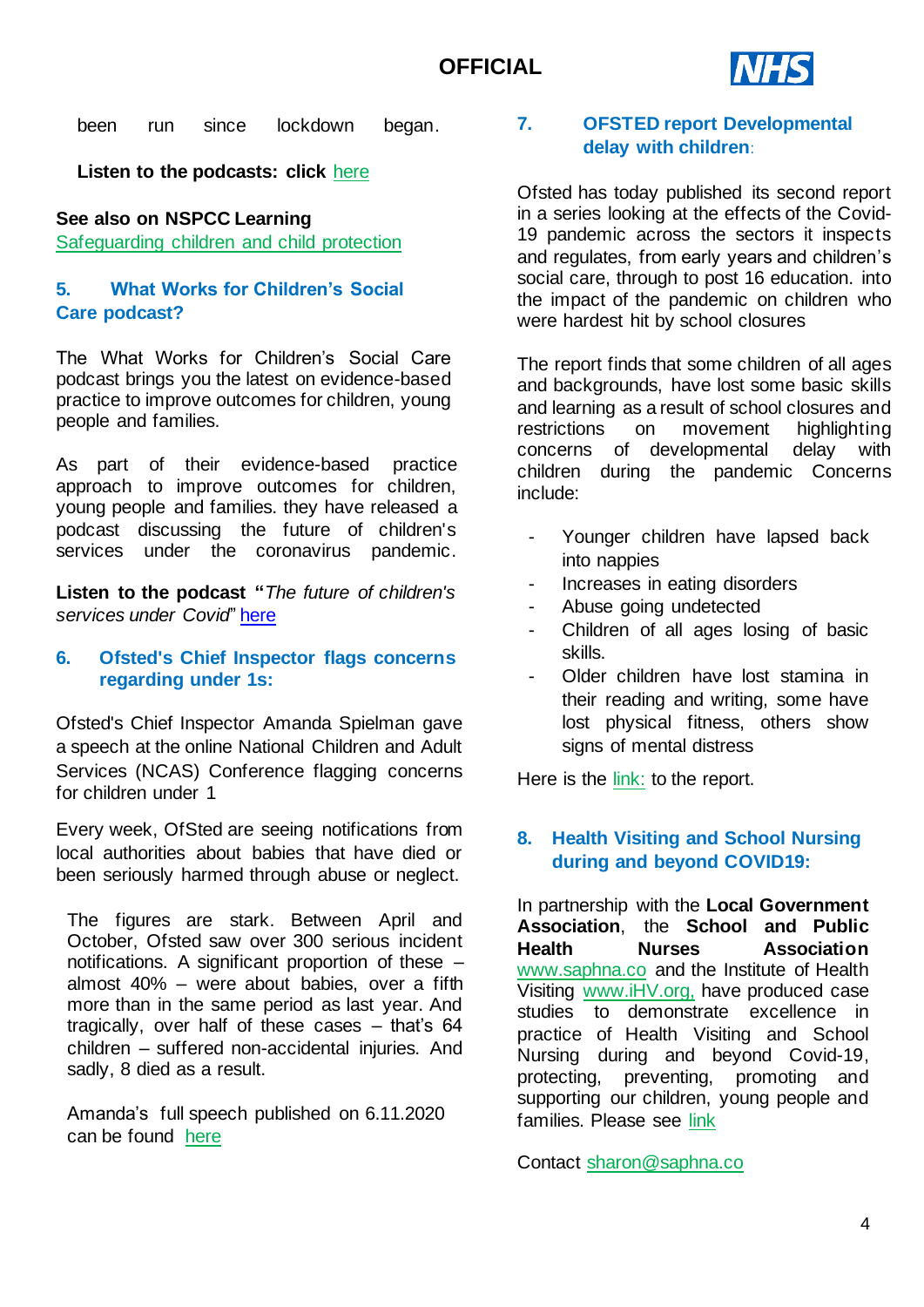

# **Adults**

## <span id="page-4-0"></span>**9. [RCGP Impact](#page-1-7) of Covid on [safeguarding](#page-1-7) webinar:**

Covid-19 has brought many new challenges including how GPs manage safeguarding. Many adult victims of abuse have been more 'hidden' during lockdown and the pandemic has amplified many different types of abuse and exploitation. This webinar focuses on:

- How COVID-19 has amplified adult safeguarding issues and brought new safeguarding challenges
- How to identify and manage adult safeguarding issues when working remotely
- Issues around domestic abuse which has been increasing during lockdown.

The RCGP has brought together a number of practicing GPs and academics to discuss these challenges.

The full webinar can be viewed [here](https://elearning.rcgp.org.uk/mod/page/view.php?id=10838&fbclid=IwAR3wckOiGDELd1U3oeID1BVE4A50b7LaTAlz7M1k9lxgFqKEjvBRVZrUpVw)

## **10. Domestic Abuse under Covid-19 with Anthony Melnikoff**

Anthony Melnikoff is a retired Presiding Magistrate, in Criminal and Family courts, with a special interest in domestic abuse and is coeditor of '*Family Matters'*, the Family Court magazine. Anthony became involved with an NHS England project aimed at publicising domestic violence during Covid19

One of his briefs was to give talks on DA under Covid-19 to faith and related groups. This talk is one he gave one such talk to a local Jewish Barnet community. This is now available on YouTube.

The YouTube film can be found [here](https://www.youtube.com/watch?v=guCMj-Sxe6U)

## <span id="page-4-2"></span>**11. [New Govt Guidance: MCA and](#page-1-8)  [DoLS:](#page-1-8)**

The government made some further updates to published guidance on the MCA and DoLS during the pandemic.

These changes address two important issues– self-isolation rules and the impact of the local Covid alert level system on face-to-face visiting – both in England.

The main guidance document - *['The Mental](https://www.gov.uk/government/publications/coronavirus-covid-19-looking-after-people-who-lack-mental-capacity)  [Capacity Act \(2005\) \(MCA\) and the deprivation](https://www.gov.uk/government/publications/coronavirus-covid-19-looking-after-people-who-lack-mental-capacity)  [of liberty safeguards \(DoLS\) during the](https://www.gov.uk/government/publications/coronavirus-covid-19-looking-after-people-who-lack-mental-capacity)  [coronavirus pandemic](https://www.gov.uk/government/publications/coronavirus-covid-19-looking-after-people-who-lack-mental-capacity)*' has been updated.

The supplementary guidance document - *['The](https://www.gov.uk/government/publications/coronavirus-covid-19-looking-after-people-who-lack-mental-capacity/the-mental-capacity-act-2005-mca-and-deprivation-of-liberty-safeguards-dols-during-the-coronavirus-covid-19-pandemic-additional-guidancea)  [Mental Capacity Act \(2005\) \(MCA\) and the](https://www.gov.uk/government/publications/coronavirus-covid-19-looking-after-people-who-lack-mental-capacity/the-mental-capacity-act-2005-mca-and-deprivation-of-liberty-safeguards-dols-during-the-coronavirus-covid-19-pandemic-additional-guidancea)  [deprivation of liberty safeguards \(DoLS\)](https://www.gov.uk/government/publications/coronavirus-covid-19-looking-after-people-who-lack-mental-capacity/the-mental-capacity-act-2005-mca-and-deprivation-of-liberty-safeguards-dols-during-the-coronavirus-covid-19-pandemic-additional-guidancea)  [during the coronavirus \(COVID-19\) pandemic:](https://www.gov.uk/government/publications/coronavirus-covid-19-looking-after-people-who-lack-mental-capacity/the-mental-capacity-act-2005-mca-and-deprivation-of-liberty-safeguards-dols-during-the-coronavirus-covid-19-pandemic-additional-guidancea)  [additional guidance'](https://www.gov.uk/government/publications/coronavirus-covid-19-looking-after-people-who-lack-mental-capacity/the-mental-capacity-act-2005-mca-and-deprivation-of-liberty-safeguards-dols-during-the-coronavirus-covid-19-pandemic-additional-guidancea)* has been updated. The 'Emergency public health powers' section has been changed to '**Emergency Coronavirus health powers'** to include updated information about what affect the new regulations and guidance in England for selfisolation, (brought into force on Monday 28 Sept 2020), have if a person does not have mental capacity to make decisions in relation to these rules.

<span id="page-4-1"></span>The section '*Continuing to carry out a role as a DoLS independent mental capacity advocate (IMCA) or relevant person's representative (RPR)*' has also been updated to include local advice on visiting care homes in relation to the latest local COVID alert level guidance

The section '**Supervisory bodies** (local authorities in England, and local health boards and local authorities in Wales)' has been updated to include advice on visiting care homes in relation to the latest local Covid alert level guidance.

Please see [here.](https://www.gov.uk/government/publications/coronavirus-covid-19-looking-after-people-who-lack-mental-capacity)for further information.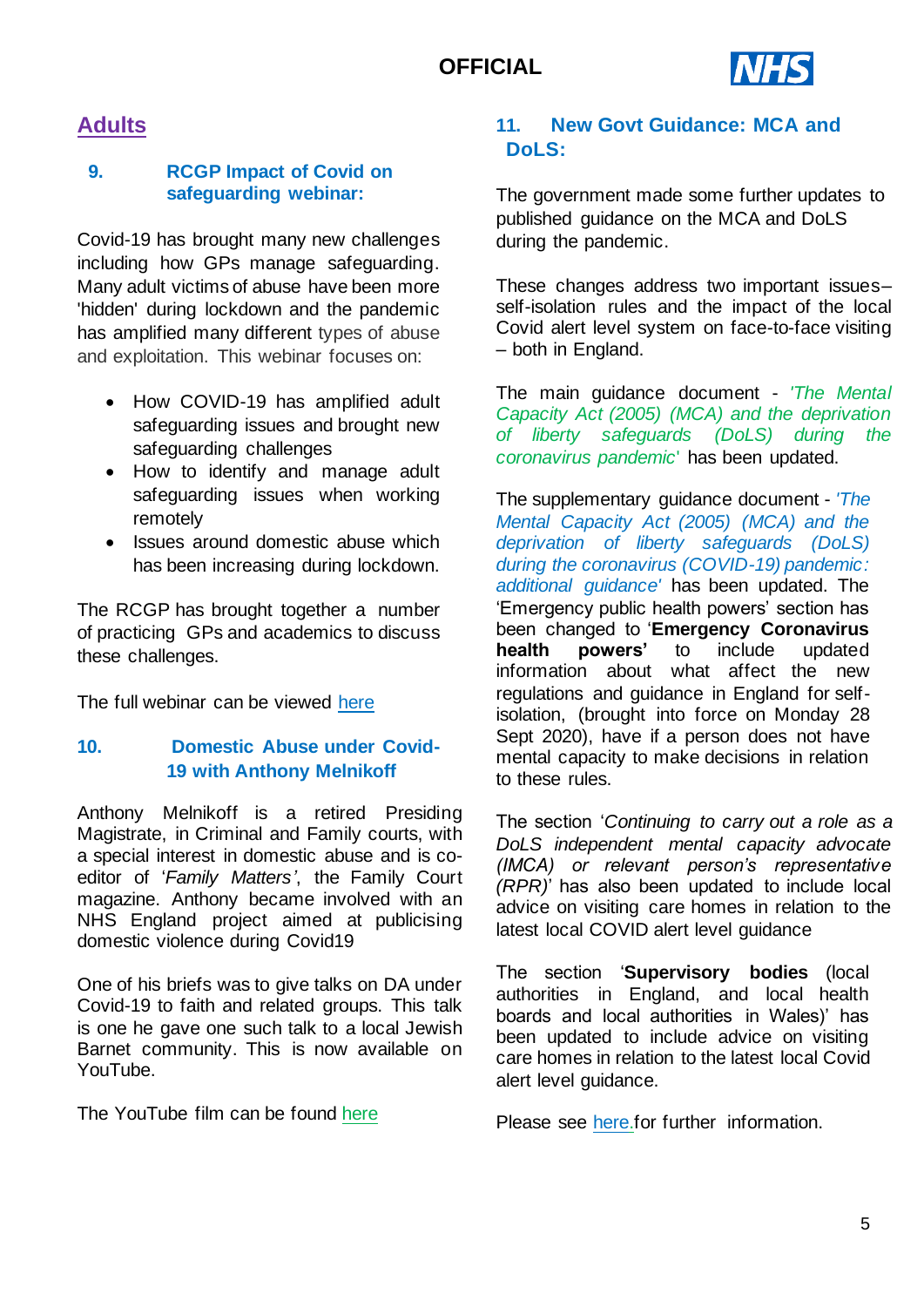# **OFFICIAL**



## <span id="page-5-0"></span>**12. [SCIE Mental Capacity Act Resources](#page-1-9)  [Directory](#page-1-9)**

The SCIE (Social Care Institute for Excellence) have recently updated their very comprehensive Mental Capacity Act Resources Directory.

The MCA Directory helps to raise awareness about the Mental Capacity Act (MCA), including the Deprivation of Liberty Safeguards (DoLS).

You will find useful information and tools to help understand or implement it. There is material here for people who may be subject to the Act's provisions, and for professionals from a range of backgrounds

Those most at risk from Covid-19 are likely to be over-represented in the group of people whose rights are protected by the Mental Capacity Act (MCA) 2005. This new resource covers the implications of the pandemic on the MCA. [See link here.](https://www.scie.org.uk/mca/directory?utm_campaign=11667333_MCA%20update%20mailing%202020&utm_medium=email&utm_source=SOCIAL%20CARE%20INSTITUTE%20FOR%20EXCELLENCE%20&utm_sfid=0030f00002whanrAAA&utm_role=Nurse&dm_i=4O5,6Y2KL,U07RNY,RXZ4U,1)

## **All Safeguarding**

### <span id="page-5-1"></span>**13. [Build Back Fairer: The COVID-19](#page-1-10)  [Marmot Review published](#page-1-10)**

The UCL Institute of Health Equity Professor Sir Michael Marmot. Collaborates on works to address the Social Determinants of Health and improve health equity.

The aim is to develop and support approaches to health equity and build on work that has assessed, measured and implemented approaches to tackle inequalities in health.

UCL has published a report based on a review led by Sir Michael to examine inequalities in Covid-019 mortality with threefold aims: -

• To examine inequalities in Covid-19 mortality. Focus is on inequalities in mortality among members of BAME groups and among certain occupations, alongside continued attention to the socioeconomic gradient in health – the more deprived the area, the worse Covid-19 mortality tends to be.

- To show the effects that the pandemic, and the societal response to contain the pandemic, have had on social and economic inequalities, their effects on mental and physical health, and their likely effects on health inequalities in the future
- To make recommendations on what needs to be done

The **Executive Summary** and **full report** can be found [here](http://www.instituteofhealthequity.org/resources-reports/build-back-fairer-the-covid-19-marmot-review?utm_source=The%20King%27s%20Fund%20newsletters%20%28main%20account%29&utm_medium=email&utm_campaign=12038565_NEWSL_HMP%202020-12-15&dm_i=21A8,7610L,QZXL6D,T1UKE,1)

## <span id="page-5-2"></span>**14. [Cyber Safety at Work](#page-1-11)**

Since Covid-19, there has been a major increase in the number of online platforms being used as people isolate and work from home. Approximately half the UK working population were by definition lone workers at home after 23rd Mar 2020.

Concerningly, a pilot study conducted by Suzy Lamplugh Trust has found that this has prompted an escalation of online abuse.

Key findings highlighted that a startling one third of participants are currently experiencing online abuse at work. Of these victims, 83% state that the abuse has escalated over the period of the pandemic. Furthermore, the study finds major gaps in employers 'provision of personal safety support for lone workers while online.

The findings set out in this report demonstrate the clear escalation of online harms and the increasingly blurred line between work and home life as a result of the pandemic.

The report highlights guidance for employers and employees to improve their safety online,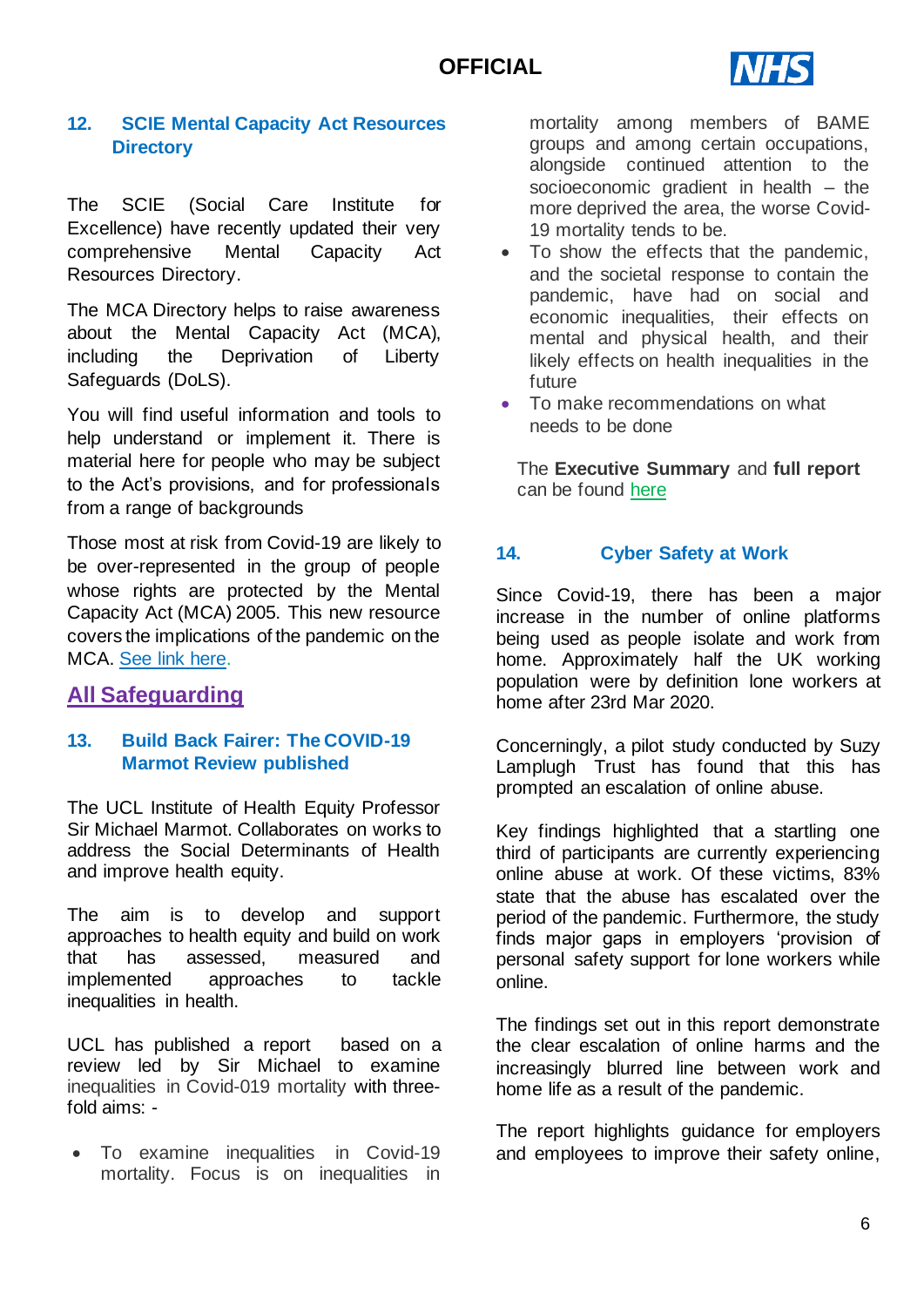

as well outlining what actions platforms can take to better protect users. [See link](https://www.suzylamplugh.org/national-personal-safety-day-2020-cyber-safety-at-work)

## <span id="page-6-0"></span>**15. [NCISH Suicide in England since the](#page-1-12)  [COVID-19 pandemic](#page-1-12)**

Since 2018 the national confidential inquiry (NCISH) has supported a suicide prevention programme in England built around NHS geographical subdivisions (STPs - Sustainability & Transformation Partnerships). Their key role has been to advise on data and evidence and several STPs have established "real-time surveillance" (RTS) of suspected suicides to give an early indication of local patterns of risk.

New research by NCISH has found there was *no evidence* of a rise in suicide post-lockdown. The researchers examined the suicide figures established by "real-time surveillance" (RTS) systems in several parts of England, total population 9 million, comparing the months prelockdown (Jan-March 2020) to post lockdown (April-August 2020). The average number of suicides per month varied but there was no evidence of a rise post-lockdown. The postlockdown figures were higher than in the equivalent period in 2019 but this should be understood in the context of rising suicide rates and improving RTS systems.

Several important caveats apply, and these findings do not rule out higher figures in some areas or as a result of a future economic downturn.

Please see [link](http://documents.manchester.ac.uk/display.aspx?DocID=51861)

## <span id="page-6-1"></span>**16. Govt Advice on training Covid-19 vaccinators**

With authorised vaccines against Covid becoming available over the next few months and a considerable number of people requiring vaccination as rapidly as possible, a substantial workforce who can be mobilised quickly to give the vaccine safely will be needed.

The number of vaccinators required could exceed the number of trained and experienced vaccinators currently giving vaccines, particularly since many of those who currently give vaccines are likely to be required to maintain the national routine immunisation schedule. It may therefore be necessary to rapidly train people who have not vaccinated for some time or who have not previously given a vaccine in order to maximise vaccine uptake in a short time period.

New Govt guidance sets out the recommendations for training a workforce who are knowledgeable and able to confidently, competently and safely deliver the Covid19 vaccine programme at pace. These recommendations are intended to complement the recommendations made for training the Covid-19 vaccinator workforce by NHS England and Improvement. [See link](https://www.gov.uk/government/publications/covid-19-vaccinator-training-recommendations/training-recommendations-for-covid-19-vaccinators)

## <span id="page-6-2"></span>**17. [Rapid Response Guidance Note](#page-1-13)  [Vaccination and Mental Capacity:](#page-1-13)**

The Court of Protection team at **Essex Chambers** has been asked to advise on the legal position in relation to vaccination for Covid-9 in relation to those aged 18 and above in England; specific advice should be sought in respect of Wales and for those under 18. Reference should also be made to the **DSHC's guidance**, which is to be updated shortly to address vaccination.

The Rapid Response guidance note on testing, is available [here.](https://1f2ca7mxjow42e65q49871m1-wpengine.netdna-ssl.com/wp-content/uploads/2020/12/Mental-Capacity-Guidance-Note-COVID-19-vaccination-and-capacity-v2.pdf)

### <span id="page-6-3"></span>**18. '***[Corona Be](#page-1-14)***e' Game**

'Vaccine hesitancy' is a barrier to Covid-19 vaccine uptake. The **Corona Bee Game** is an evidence-based 'serious' game that challenges Covi-19 vaccine myths and misconceptions to overcome vaccine hesitancy.

The game improves uptake by engaging, informing, and encouraging individuals on their mobile phones. It works through a web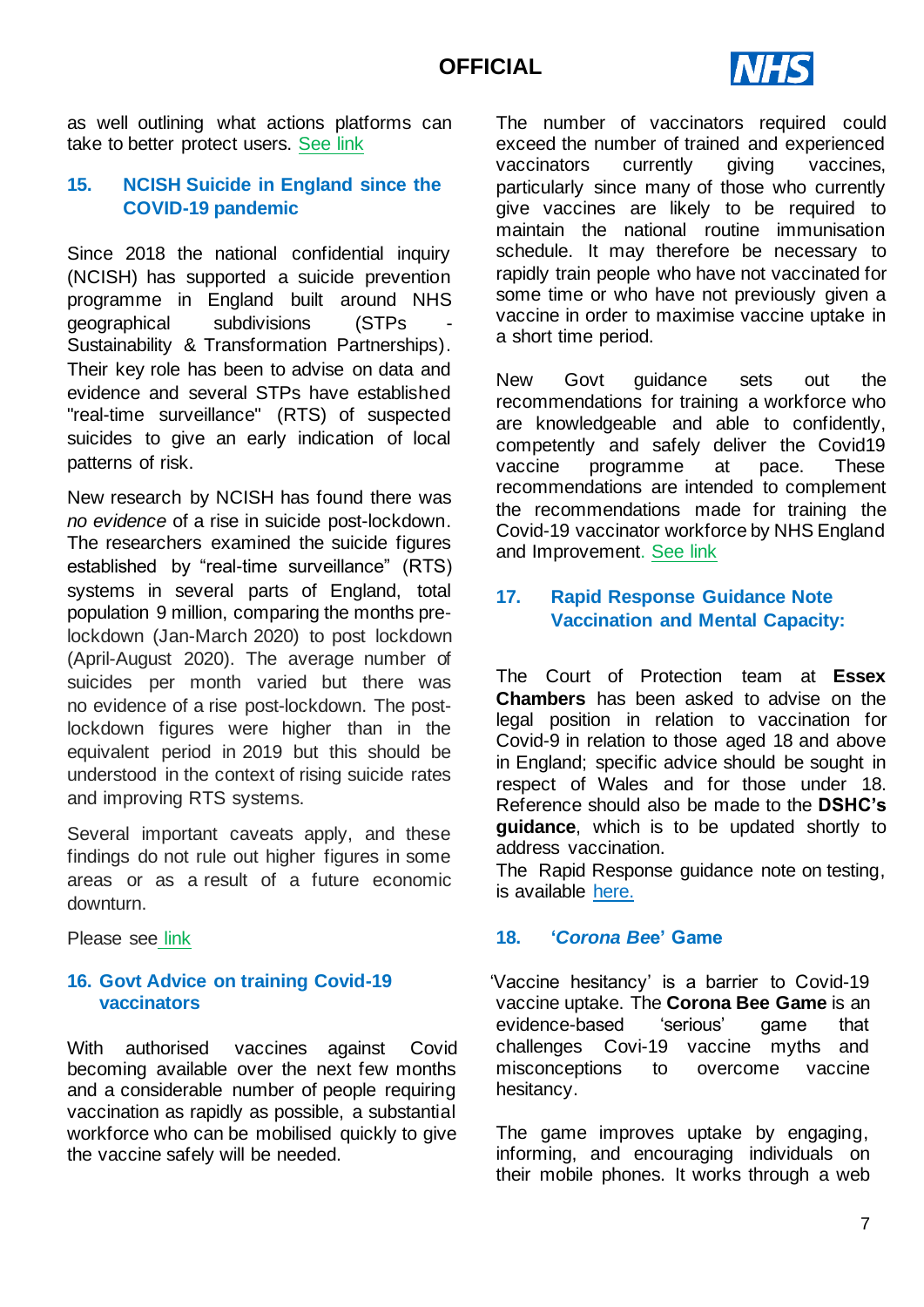

browser and takes a few minutes to play. Independent studies prove that games can persuade people with vaccine hesitancy to get vaccinated.

You can play the game [here](https://games.focusgames.co.uk/CoronaBee/game/)

## **19. [#CovidSafeguarding-Christmas](#page-1-15)  [comms and resources](#page-1-15)**

As we venture into the festive period the CovidSafeguarding partnership have been exploring how we can support safeguarding system leaders and citizens with useful key messages and resources.

We know that typically safeguarding moments increase throughout the festive period and we have heard of domestic abuse, online exploitation, scams, poverty and mental health issues increasing during the pandemic and with families extending their Christmas bubbles this may increase the 'pressure cooker' home environment further.

Please find below a collection of resources that you may find useful: -

#### Newborns & Children

**ICON**- Babies cry you can cope, Dads Talk earlier [YouTube video for](https://www.youtube.com/watch?v=NOkNPegEE50&feature=youtu.be) 

### [Fathers.](https://www.youtube.com/watch?v=NOkNPegEE50&feature=youtu.be)

Other ICON resources [HERE](https://iconcope.org/parentsadvice/) **Lullaby Trust**[-Safe Sleeping](https://www.lullabytrust.org.uk/safer-sleep-advice/safer-sleep-for-babies-online-presentations/)

### **Child Accident Prevention Trust**-

[Pandemic home safety](https://www.capt.org.uk/Listing/Category/safety-in-lockdown) advice including button batteries safety

RCPCH- [Advice for parents/carers of babies](https://www.rcpch.ac.uk/resources/covid-19-resources-parents-carers)  [less than three months old during](https://www.rcpch.ac.uk/resources/covid-19-resources-parents-carers)  [coronavirus](https://www.rcpch.ac.uk/resources/covid-19-resources-parents-carers)

RCPCH webpage- Covid-19 Resources for Parents and Carers NSPCC helpline [here](https://www.rcpch.ac.uk/resources/covid-19-resources-parents-carers)

NSPCC - helping adults protect children [here](https://www.rcpch.ac.uk/resources/covid-19-resources-parents-carers)

Keeping children safe | NSPCC - [here](https://www.nspcc.org.uk/keeping-children-safe/)

Barnardo's- [See, Hear, Respond](https://www.barnardos.org.uk/see-hear-respond) Its aim is to provide early intervention before children reach the threshold for statutory intervention. Created specifically to help children and young people in England who are experiencing harm and increased adversity during coronavirus.

## Online safety

The **UK Government** has advice and support for parents and carers on how to keep children safe online [here](https://www.gov.uk/government/publications/coronavirus-covid-19-keeping-children-safe-online/coronavirus-covid-19-support-for-parents-and-carers-to-keep-children-safe-online) .

**Think U Know** is a resource for children of all ages to learn more about how they can be protected online [here.](https://www.thinkuknow.co.uk/)

The Children's Commissioner has produced a digital safety and wellbeing kit for parents [here](https://www.childrenscommissioner.gov.uk/coronavirus/digital-safety-and-wellbeing-kit/#163961_20200414015459)

**Internet Matters** offers tips and advice for parents on how to keep their children safe online [here](https://www.internetmatters.org/)

#### Other useful websites

**Royal College of Obstetricians & Gynaecologists** [Coronavirus infection and](https://www.rcog.org.uk/en/guidelines-research-services/guidelines/coronavirus-pregnancy/covid-19-virus-infection-and-pregnancy/)  [pregnancy](https://www.rcog.org.uk/en/guidelines-research-services/guidelines/coronavirus-pregnancy/covid-19-virus-infection-and-pregnancy/)

**ADHD** - [A paediatrician's tips for managing](https://www.youtube.com/watch?v=QrBGawusraY&feature=youtu.be)  [ADHD in lockdown -](https://www.youtube.com/watch?v=QrBGawusraY&feature=youtu.be) YouTube

**YoungMinds** [Coronavirus and mental health](https://youngminds.org.uk/find-help/looking-after-yourself/coronavirus-and-mental-health/)

Mental health and self-care tips for young people Self-care tips for young people | One You (www.nhs.uk)

#### Domestic Abuse

**Refuge & National Domestic Abuse Helpline** [here](https://www.refuge.org.uk/) **SafeLives** [here](https://safelives.org.uk/file/domestic-abuse-guidance-virtual-health-settings-c19pdf) **Domestic Abuse guidance for virtual health settings** [here](https://safelives.org.uk/file/domestic-abuse-guidance-virtual-health-settings-c19pdf)

Supporting our staff: